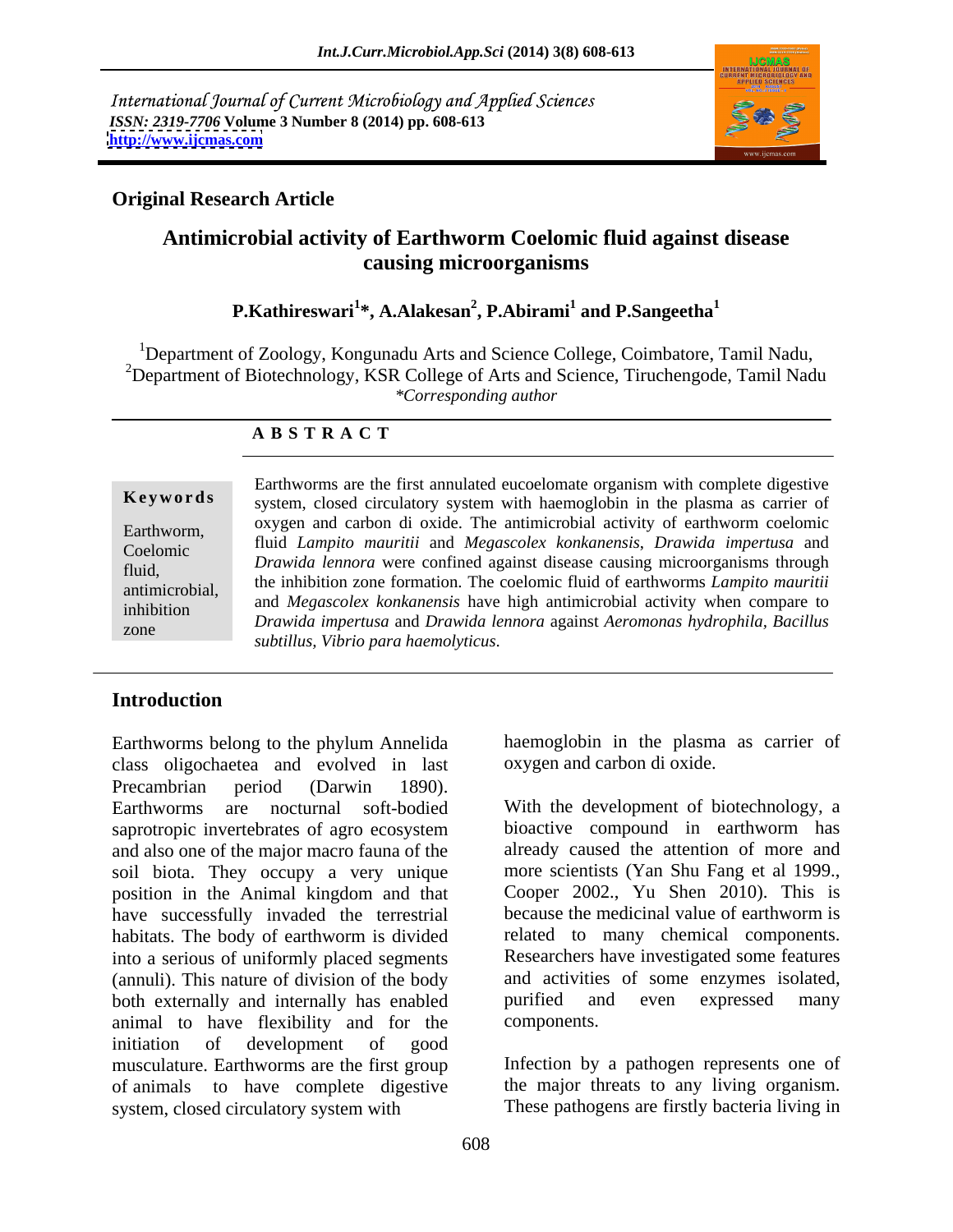water or soil that are ingested during feeding dorsal surface of their body called dorsal or introduced into the body following injury. pores. This is a natural process to keep their Parasites, particularly larval forms, which body surface moist that acts as respiratory represent the dissemination phase, are organ. As the pores remain open all the time, another important group of potentially slight stimulation by either cold or hot shock pathogenic agents. During the course of evolution, earthworms have developed defense strategies against these living Coelomic fluid can be directly collected pathogens. Earthworms lack true antibodies from the body cavity of earthworms without and hence an adaptive immune response and instead have efficient innate immunity collecting the fluid, three to four earthworms system to defend themselves against are taken in an approximately 10cm invading foreign materials. In living diameter Petri plate and holding the plates in organisms, peptides are an important defense component, many peptides were found in various living organisms. There earthworm by gently moving a small beaker fore it can be supposed that earthworm containing a few ice cubes. The coelomic living in the pathogen- abundant fluid released due to cold shock drips and environment must have peptides against bacteria. In earthworms innate immunity is plate. This fluid can be pipette out using a maintained by cellular components, different sterilized pipette with fine nozzle. This is the coelomocytes (leukocytes), housed in pure coelomic fluid that can be used for coelomic cavity whose fluid also contains many immunological (antimicrobial) active (Kale, 2006). molecules.

Vast literature exists on various aspects of temperate and tropical regions of the world. On the contrary, very little work has been fresh sterile nutrient agar medium and used done on the medicinal aspects (Reynolds

different habitat by digging and hand sorting method. The native species of earthworms *Lampito mauritii, Megascolex konkanensis*, Earthworms release the coelomic fluid along with mucus through the pores present on the

makes them to release the coelomic fluid

causing any harm to them. In this method of a slanting position and keep earthworms pointing downwards. Cold shock is given to gets collected at the lower side of the Petri different biological investigations (Kale, 2006).

ecology, physiology and behavior of *Aeromonas hydrophila, Bacillus subtillus,* earthworm and their functional role in *Vibrio para haemolyticus* were collected certain ecosystems, especially in the from Government Hospital, Erode, Tamil and Reynolds 1972, 1979). collected coelomic fluid were transferred **Materials and Methods** were incubated in 37°C for 24 hours. The gram positive and gram negative disease causing micro organism namely Nadu, India and cultured the microbes in fresh sterile nutrient agar medium and used gel puncher into the medium. Drops of into the culture medium and all the plates were incubated in 37<sup>°</sup>C for 24 hours.

Earthworms were collected from the soil of The SDS-PAGE was performed on a 10% *Drawida impertusa* and *Drawida lennora*, before electrophoresis. The coelomic fluid<br>were identified. Coelomic fluid is obtained (30µl/gel) was applied to the gel and by actual washing of earthworms. allowed to migrate for three hours. SDS-The SDS-PAGE was performed on a 10% acryl amide native gel at 4ºC using common buffer system without and with SDS. For native gels, the samples were not denatured before electrophoresis. The coelomic fluid (30µl/gel) was applied to the gel and allowed to migrate for three hours. SDS- PAGE with 3% stacking gel and 10% separating gel was carried out. Coelomic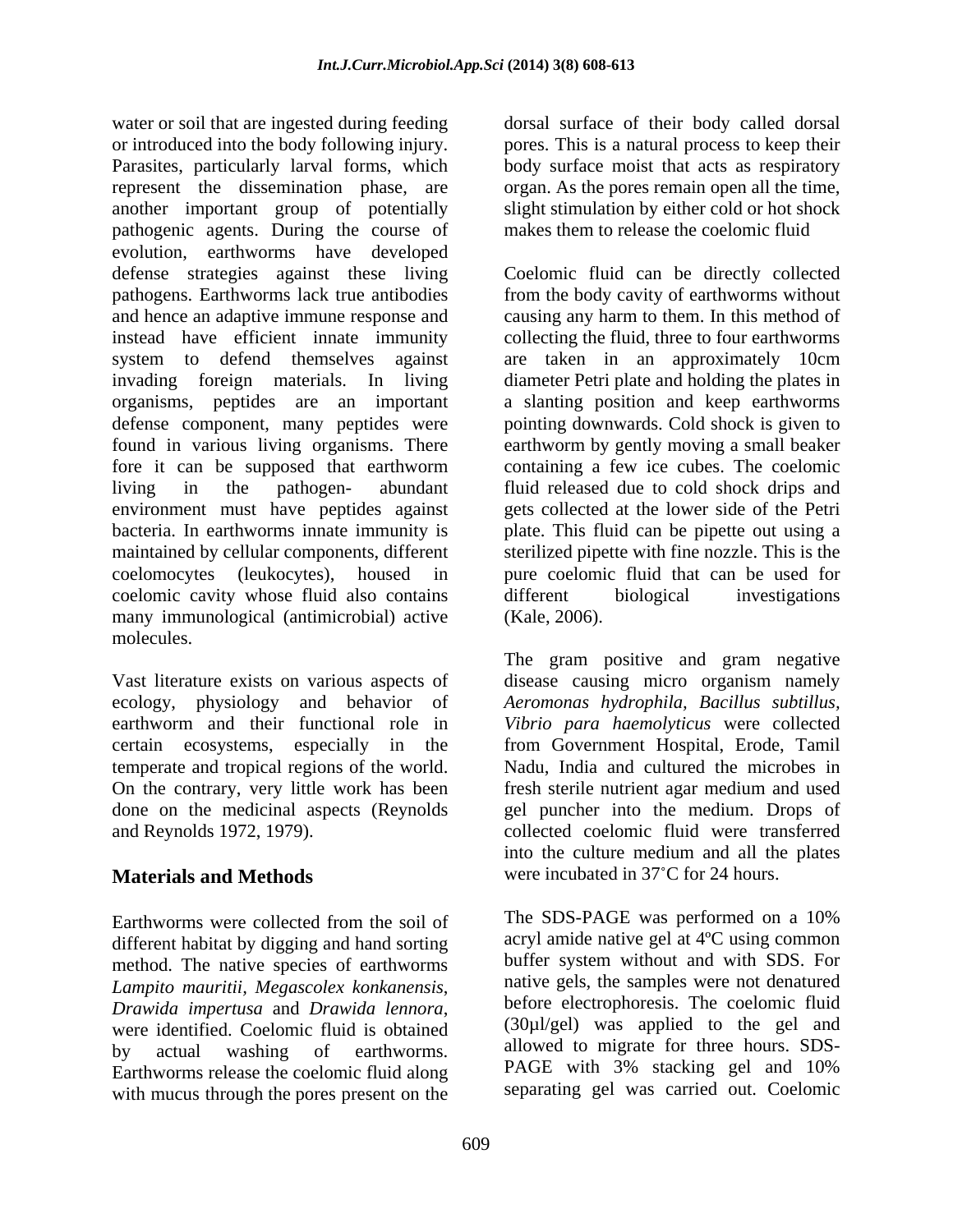fluid were treated with an equal volume of the sample buffer containing 2% SDS, 10% glycerol with 5% 2-mercapto ethanol at The antimicrobial activity of earthworm of 50mM Tris, 400mM glycine and 0.1% Megascolex konkanensis were confined SDS at 16 mA in the stacking gel and at against disease causing microorganism 24mA in the separating gel until the namely *Aeromonas hydrophila, Bacillus* bromophenol blue in a solution of 40% *subtillus, Vibrio para haemolyticus* through ethanol / 10% acetic acid for one hour and the inhibition zone formation ranging at destained with 20% ethanol / 5% acetic acid range 7-17 mm and 9-15 mm respectively. / 2.5% glycerol over night.

inhibition zone formation around the from 3 -6 mm and 3- 8 mm respectively. coelomic fluid was noted and measured the

diameter of that inhibition zone range.

C for 2 min. Gels were run in a solution coelomic fluid *Lampito mauritii* and *Megascolex konkanensis* were confined range 7-17 mm and 9-15 mm respectively.

**Results and Discussion** coelomic fluid *Drawida impertusa* and The present work is supposed to be the first against disease causing microorganism extensive work in antimicrobial activity of namely *Aeromonas hydrophila, Bacillus* Indian earthworm species. To test the *subtillus, Vibrio para haemolyticus* were antimicrobial activity of coelomic fluid, the confined through their inhibition zone range The antimicrobial activity of earthworm *Drawida lennora* have moderate activity

### **Tabel.1**

| Name of the species                                                                   | Aeromones       | Vibrio       | para   Bacillus subtillus <sub> </sub> |
|---------------------------------------------------------------------------------------|-----------------|--------------|----------------------------------------|
|                                                                                       | hydrophila      | haemolyticus |                                        |
| Lampito mauritii                                                                      | $17 \text{ mm}$ | 0.7cm        | 1.3cm                                  |
| $\begin{array}{ l} \textit{Megas} \textit{color} \\ \textit{konkanensis} \end{array}$ | $15 \text{ mm}$ | 0.9cm        | 1.2cm                                  |
|                                                                                       |                 |              |                                        |
| Drawida impertura                                                                     | $5 \text{ mm}$  | 0.3cm        | 0.6cm                                  |
| Drawida lennora                                                                       | $3 \text{ mm}$  | 0.5cm        | 0.8cm                                  |







*Lampito maritii Megascolex konkanensis*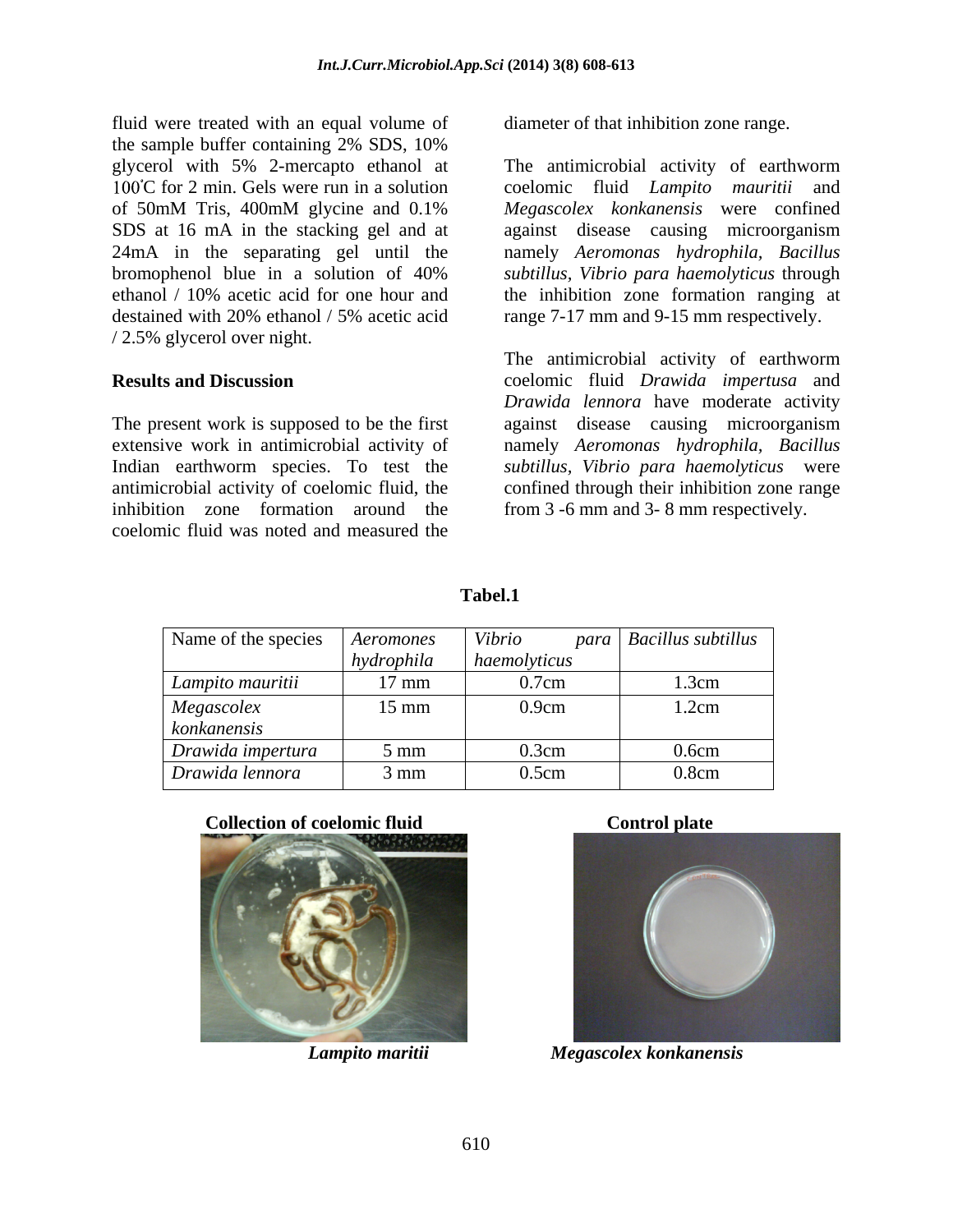



**Comparison of Zone Formation**



1. *Aeromones hydrophila* 2. *Vibrio para haemolyticus* 3. *Bacillus subtillus*

Earthworm is a first terrestrial invaded microorganism by recognizing conserved organism and if serving on soil with million of microorganisms. The antimicrobial activity in the coelomic fluid

molecular pattern (Popovic *et al* 1996)

of earthworm may be because of innate are aimed at using earthworms in immune mechanism and detect pharmaceutical applications. They haveThe Asian countries like China and Korea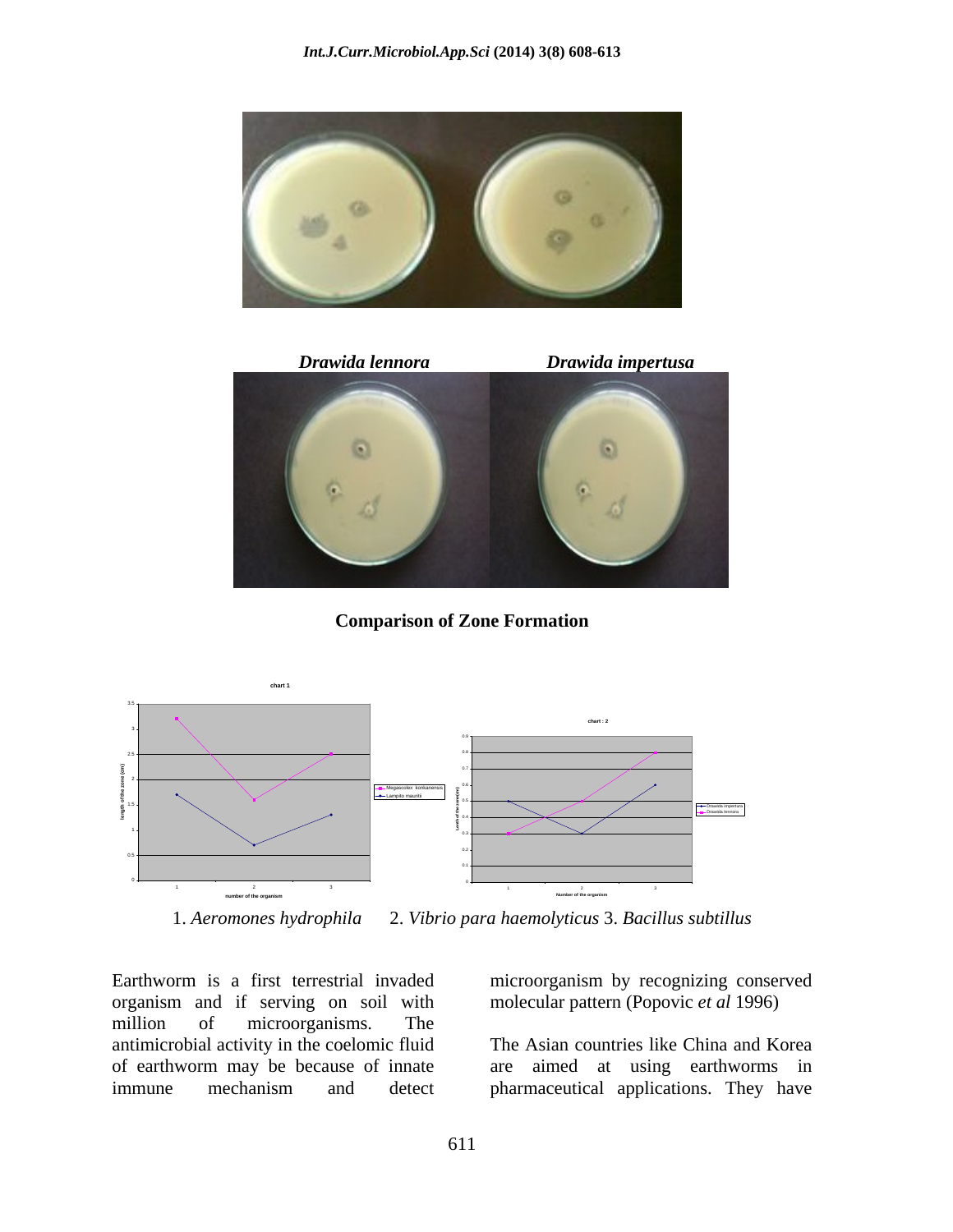isolated enzymes and other active severe watery diarrhea, nausea, and principles that can serve as antibiotics and anti-tumor agents. They have made detail earthworms have also found their way in earthworms coelomic fluid namely considered to bring down the toxicity level against disease causing microorganism the environment. The logic behind this study was that the earthworms are found in the decomposing waste matter and to

*Megascolecidae* family species have and form so called "brown bodies" melanin pigment in their body, but primitive family Moniligastridae species antimicrobial activity in *Lampito mauritii,*  and *Megascolex konkanensis.* So the microorganism of *Aeromonas hydrophila Aeromonas hydrophila* are causes wound

*Vibrio para haemolyticus* were gram *haemolyticus* varies from mild to quite the G-90 mixture are present in

vomiting abdominal cramps and fever.

studies on fibrinolytic enzymes of Here we selected the four species of the preparation of cosmetics as a factor to *Lampito mauritii, Megascolex konkanensis*  delay ageing (Zen 2004). The and *Drawida impertusa, Drawida lennora* metallothianins in earthworm body fluid is in human body caused due to pollutants in and also we confined through the presence overcome effects of such adverse *mauritii, Megascolex konkanensis* and the conditions, they must have evolved other two earthworm species *Drawida*  themselves a good immunity system. *impertura, Drawida lennora* coelomic *Lampito mauritii* and *Megascolex* formation. By inoculation of bacteria into *konkanensis* belong to the family of the coelomic cavity at earthworm, the Megascolecidae and *Drawida impertusa* coelomocytes initial the process of *and Drawida lennora* comes under the connecting with each other by their family Moniligastridae. Most of the adhesive structures around the bacterial earthworms coelomic fluid namely and found the antimicrobial activity against disease causing microorganism of protein molecule using SDS-PAGE method. The effective band formation of protein molecule is present in *Lampito*  fluid having moderate protein band and form so called "brown bodies" (Valembois *et al* 1992).

contains very less melanin pigment in their Supportively study of Hrzenjak *et al* 1992 body. In the above study we got good documented the coelomic cytofactor I antimicrobial activity was varied from species to species. The disease causing at gram negative bacterial cell wall are gram negative rod species, its found in lipopolysaccharied. At the present level of water, soil, food, animal and human feces. knowledge it is difficult to define which infections, diarrhea, especially in immuno antibacterial activity. Theoretically, such compromised patients, and mainly activities could be some of the following affecting in fish. molecules at molecular masses 33, 40, 42, negative rod species. It transmitted analysis there proteins were shown to through ingestion of raw or under cooked belong to the immunoglobulin super seafood, especially shellfish such as family (Popovic *et al*., 1998). Considering oysters. It's a major cause of diarrhea. the demonstrated biological activities at G-Clinical picture caused by *Vibrio para* 90, assumed that the macromolecules in isolated from the coelomic fluid is involved in the activation at prophenoloxidase carcade via recognition molecules, such as glucan and molecules at G-90 are responsible for its 45, and 60KDa, which were detected by SDS-PAGE in G-90. By immunochemical the G-90 mixture are present in